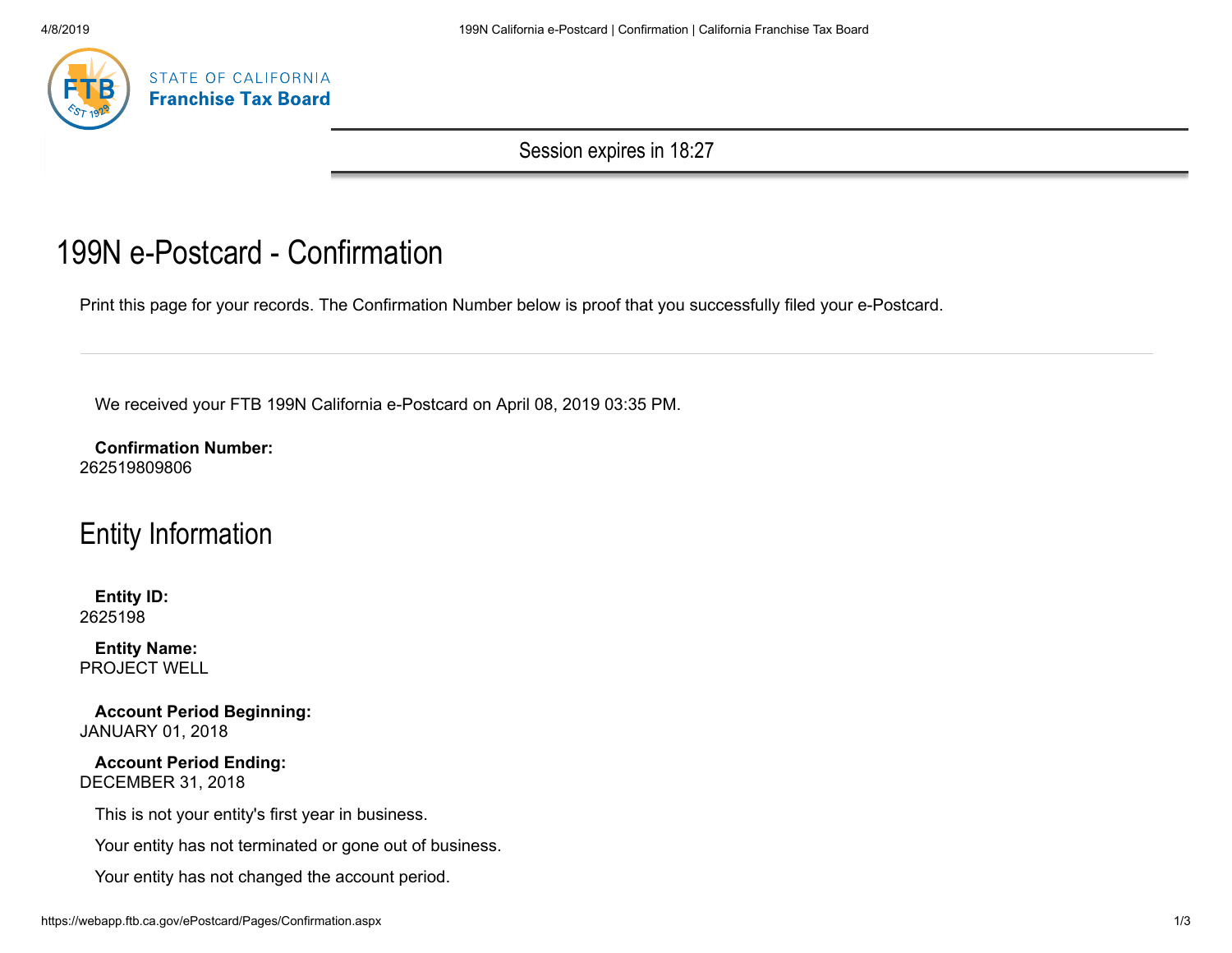#### **Gross Receipts:**

\$31,802

This is not an amended return.

An IRS Form 1023/1024 is not pending.

#### **Date IRS Form 1023/1024 Filed:** N/A

**FEIN:** 201306611

**Doing Business As:** PROJECT WELL

**Website Address:** HTTP://WWW.PROJECTWELLUSA.ORG/

### Entity's Mailing Address

2211 BRAEMAR ROAD MEERA MARY HIRA SMITH OAKLAND, CA 94602

### Principal Officer's Information

**Name:** MEERA MARY HIRA SMITH 2211 BRAEMAR ROAD MEERA MARY HIRA SMITH OAKLAND, CA 94602

### Contact Information

#### **Name:** MEERA M HIRA SMITH

**Phone:** 510.530.6050